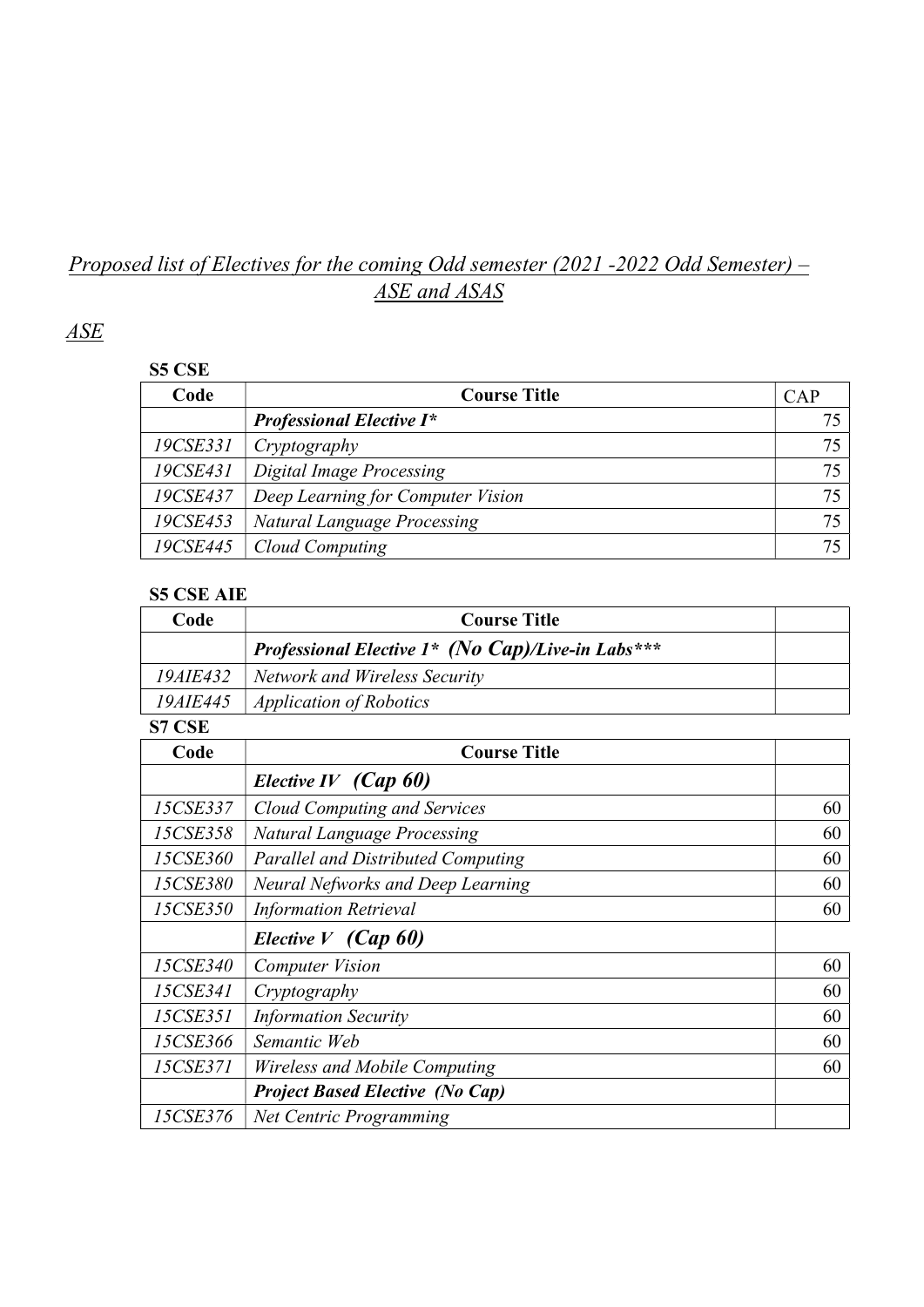| <b>S5 EAC</b> |             |                                          |    |
|---------------|-------------|------------------------------------------|----|
| Cat           | Code        | <b>Subject</b>                           |    |
| <b>ENGG</b>   |             | Professional Elective I*                 |    |
|               | 15ECE321    | Adaptive signal processing               | 50 |
|               | 19ECE357    | <b>Pattern Recognition</b>               | 50 |
|               | 19ECE454    | <b>Image Processing</b>                  | 50 |
| S5ECE(A&B)    |             |                                          |    |
| Cat           | Code        | <b>Subject</b>                           |    |
| <b>ENGG</b>   |             | <b>Professional Elective I*</b>          |    |
|               | 19ECE338    | <b>Solid State Devices</b>               | 25 |
|               | 19ECE357    | Pattern Recognition                      | 50 |
|               | 15ECE321    | Adaptive signal processing               | 50 |
|               | 19ECE454    | <b>Image Processing</b>                  | 50 |
| STECE(A&B)    |             |                                          |    |
| Cat           | <b>Code</b> | <b>Subject</b>                           |    |
| <b>ENGG</b>   |             | <b>Elective 11</b>                       |    |
|               | 15ECE344    | Antenna Systems and Design               | 50 |
|               | 15ECE356    | <b>Satellite Communication</b>           | 50 |
|               | 15MEC333    | <b>Financial Management</b>              | 50 |
| <b>ENGG</b>   |             | <b>Elective 111</b>                      |    |
|               | 15ECE359    | <b>Wireless Communication</b>            | 50 |
|               | 15ECE345    | Cellular and Mobile Communication System | 50 |
|               | 15ECE371    | VLSI Fabrication Technology [Cap 25]     | 25 |

### S5EEE

| SSEEE        |          |                                       |  |
|--------------|----------|---------------------------------------|--|
| <b>ENGG</b>  |          | <b>Professional Elective I*</b>       |  |
|              | 19EEE331 | Smart Grid and IoT                    |  |
|              | 19EEE432 | Vehicular Networks and Communication  |  |
| <b>ENGG</b>  |          | <b>Professional Elective II*</b>      |  |
|              | 19EEE354 | Introduction to Robotics              |  |
|              | 19CSE362 | <b>Fundamentals of Soft Computing</b> |  |
|              |          |                                       |  |
| <b>S7EEE</b> |          |                                       |  |

| 9 LLL        |          |                                 |  |
|--------------|----------|---------------------------------|--|
| <b>ENGG</b>  |          | Elective II*                    |  |
|              | 15EEE330 | <b>Advanced Control Systems</b> |  |
|              | 15EEE353 | Power Quality                   |  |
| <b>ENGG</b>  |          | Elective III*                   |  |
|              | 15EEE333 | Deregulated Power System        |  |
|              |          |                                 |  |
|              | 15EEE339 | <b>Electrical Safety</b>        |  |
| <b>S5ELC</b> |          |                                 |  |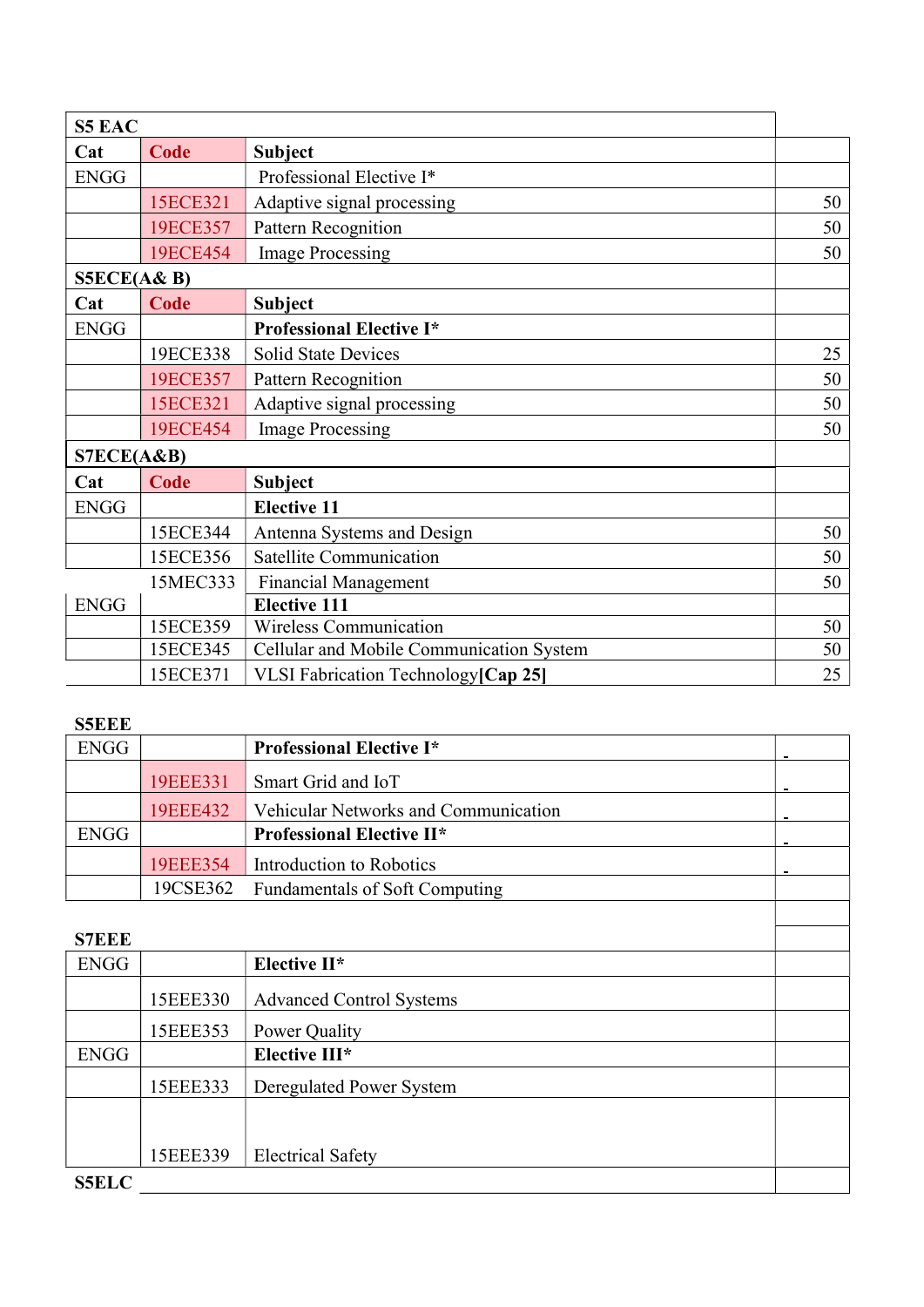| <b>ENGG</b> |          | <b>Professional Elective I*</b>      |  |
|-------------|----------|--------------------------------------|--|
|             |          |                                      |  |
|             | 19EEE331 | Smart Grid and IoT                   |  |
|             | 19EEE432 | Vehicular Networks and Communication |  |
| <b>ENGG</b> |          | <b>Professional Elective II*</b>     |  |
|             | 19EEE354 | Introduction to Robotics             |  |
|             | 19ECE331 | Biomedical Instrumentation           |  |

| S3 ME A    |                                                     |    |
|------------|-----------------------------------------------------|----|
| <b>HUM</b> | <b>Free Elective I</b>                              |    |
|            | 18MAL101   Malayalam I                              |    |
|            | 19ENG232   Insights into Life through Communication | 30 |
|            | 19GER232   Proficiency in German language(Lower)    | 28 |

| <b>S5 ME A</b> |          |                                                                   |    |
|----------------|----------|-------------------------------------------------------------------|----|
| <b>HUM</b>     |          | <b>Free Elective II**</b>                                         |    |
|                | 19MEE342 | Lean Manufacturing                                                | 25 |
|                | 19MEE341 | <b>Engineering Economic Analysis</b>                              | 25 |
|                | 19MEE347 | <b>Total Quality Management</b>                                   | 25 |
|                | 19HUM242 | The Message of Bhagavad Gita                                      | 40 |
|                | 19HUM230 | <b>Emotinal Intelligence</b>                                      | 40 |
|                | 18MAL102 | Malayalam II(TO S5ME (Only for those who opted 18MAL101 in<br>S3) |    |
|                | 19ENG232 | Insights into Life through Communication                          | 30 |
|                |          |                                                                   |    |

| S7 ME A     |          |                                     |                 |
|-------------|----------|-------------------------------------|-----------------|
| <b>ENGG</b> |          | <b>Elective IV</b>                  |                 |
|             | 15MEC256 | Refrigeration and Air Conditioning  | 30 <sup>1</sup> |
|             | 15MEC261 | <b>Advanced Casting Technology</b>  | 30 <sup>1</sup> |
|             | 15MEC232 | <b>Automotive Technology</b>        | 30              |
|             | 15MEC234 | Design for Manufacture and Assembly | 30              |

| <b>ENGG</b> |          | <b>Elective VI</b>                         |  |
|-------------|----------|--------------------------------------------|--|
|             | 15MEC401 | Advanced Fluid Mechanics                   |  |
|             | 15MEC246 | <b>Automotive Electronics</b>              |  |
|             | 15MEC251 | <b>Fundamentals of Nuclear Engineering</b> |  |
|             |          |                                            |  |